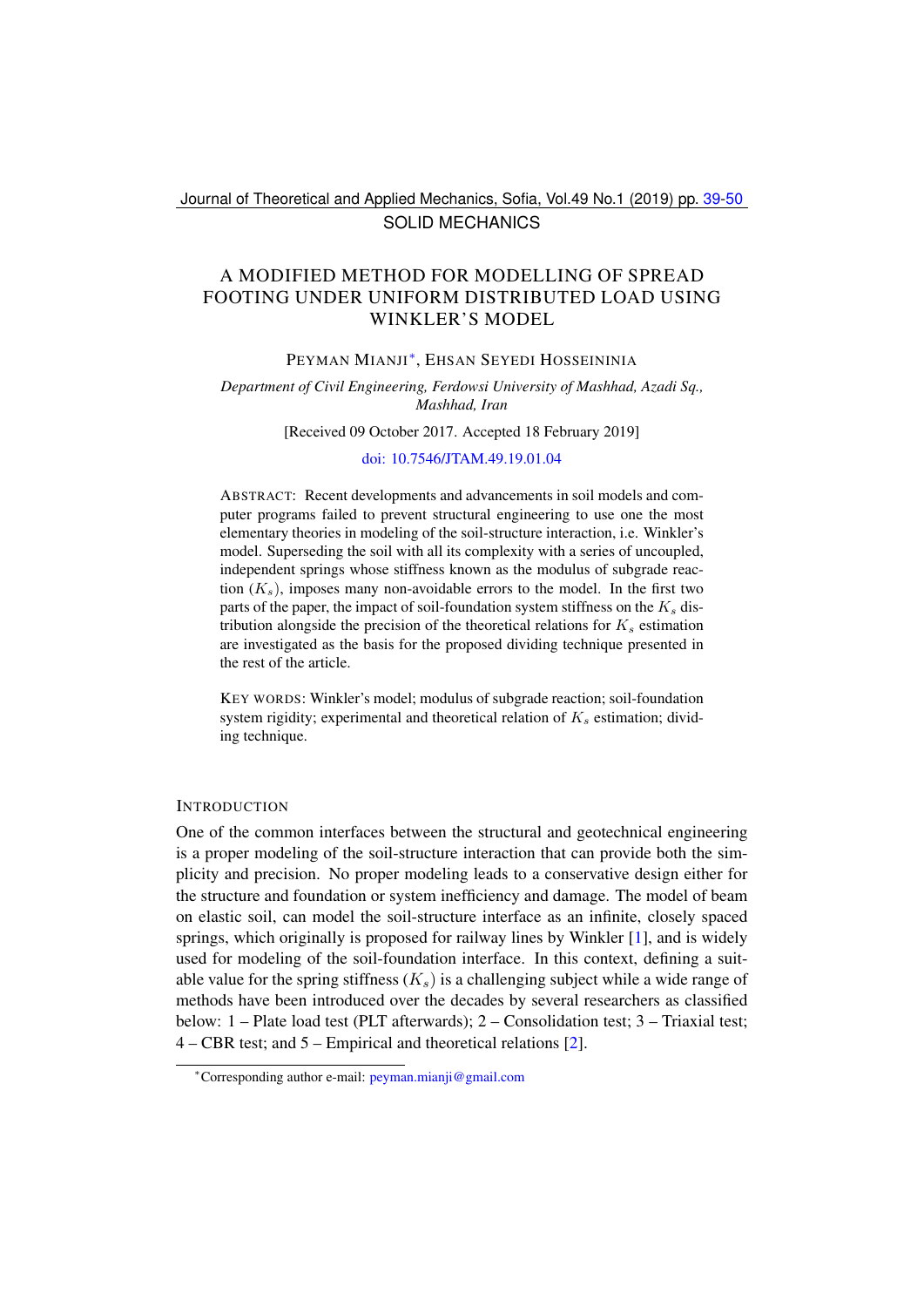#### 40 Peyman Mianji, Ehsan Seyedi Hosseininia

Among the methods, empirical and theoretical relations as well as the PLT are mostly utilized in estimating the modulus of subgrade reaction  $(K_s)$ . However, the  $K<sub>s</sub>$  derived from the PLT should be considered with some correction factors, as the rigidity of the plate and the actual foundation is not the same; the former is always rigid but the latter could be rigid or with different degrees of rigidity [\[3\]](#page-10-2). Additionally, much effort has been devoted for empirical and theoretical relations; Biot [\[4\]](#page-10-3), Vesic [\[5\]](#page-10-4), and the equation based on the theory of elasticity [\[6\]](#page-10-5) are the most commonly used relations compare to others. Sadrekarimi and Akbarzad [\[2\]](#page-10-1), were appraised the suitability and accuracy of the aforementioned relations using 2D finite element software, and showed that the Vesic relation has a better agreement with the soft soil model for Tabriz Marl.

Inherently, the Winkler's model cannot transmit any shear stress owing to the lack of spring coupling, while assigning a single value of  $K_s$  for whole the foundation resulted a uniform settlement and no bending moments, which makes the model's error twofold. Filonenko-Borodich, Hetenyi, and Pasternak [\[3\]](#page-10-2) have taken part in the modification of the Winkler's model by adding tension membrane or plate to be able to incorporate the shear behavior into their models. In the same way, Vlasov and Leot'ev [\[7\]](#page-10-6) introduced a new parameter ( $\gamma$ ) to heed the shear strain within the soil continuum. Later, the Modified Vlasov Model was introduced by Vallabhan and Das [\[8\]](#page-11-1) with a new calculation method for the parameter  $\gamma$ . Daloglu and Vallabhan [\[9\]](#page-11-2) investigated the Biot [\[4\]](#page-10-3), Vesic [\[5\]](#page-10-4) and Vlasov and Leot'ev [\[7\]](#page-10-6) models through a comparative study with the Winkler's equation. For concentrated load the Vlasov model is in well agreement with the Winkler's model, whereas for distributed load the Vlasov model gives conservative results for both settlement and bending moment.

According to the literatures, the  $K_s$  value is dependent on the foundation's dimension, soil condition, load level, super structure, soil-foundation system rigidity and the soil model  $[3, 10]$  $[3, 10]$  $[3, 10]$  which causes no unique value to be found even for a certain specified condition. Ziaie-Moayed and Janbaz [\[10\]](#page-11-3) studied the effect of different parameters, i.e. size effect, shape effect, embedment depth, and rigidity on the distribution of the  $K_s$  beneath the foundation in clayey soils using a 3D finite element software. Arnold et al. [\[11\]](#page-11-4) conducted a series of centrifuge tests on both sand and clay in order to find the impact of soil type, strength, stiffness and layering the soil, foundation stiffness, and load magnitude on the stress distribution. Furthermore, similar investigations have been fulfilled by Farouk and Farouk  $[3,12]$  $[3,12]$ , where the contact stress distribution as well as the  $K<sub>s</sub>$  distribution of a beam with different rigidities were obtained.

Despite all the attempts have been made in amendment of the Winkler's model through developing new models, there is still a great deal of interest among practical engineers and software makers in using this theory. As a result, a variety of finite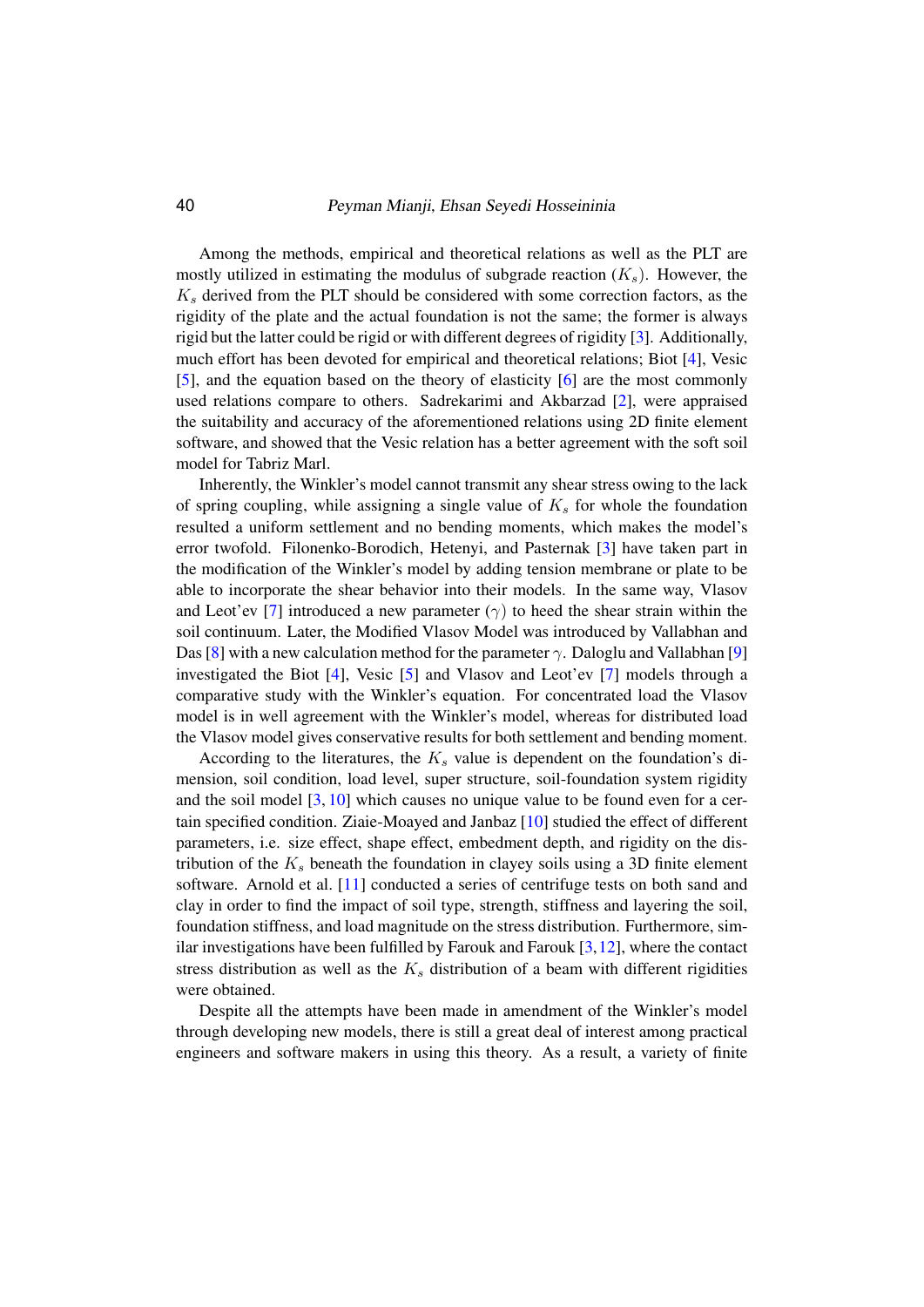element software are available for ordinary calculation purpose based on modulus of subgrade reaction model. On the other hand, the complexity involved in estimation of soil parameters properly has limited the use of more advanced soil models and programs.

In this paper, the impact of soil-foundation stiffness on the  $K_s$  distribution of square foundations under a uniform distributed load is persuaded. In the following, the Biot, Vesic and elastic-based relations of subgrade modulus estimation are examined by means of 2D and 3D finite element codes using elastic perfectly-plastic model for soil, to find the most accurate one. Ultimately, a new technique of assigning the  $K<sub>s</sub>$  is provided and evaluated by comparing the results of a 3D finite element software with that of a software based on Winkler's theory.

#### 1 MATERIAL AND MODEL SPECIFICATIONS

PLAXIS 2D (V. 8.2), PLAXIS 3D FOUNDATION (V. 1.1), and SAFE (V. 8.1) are the softwares used in different stages of investigation, respectively. A homogeneous sand soil with the enumerated properties given in Table [1,](#page-2-0) was modeled by linear elastic model in both finite element software and SAFE software. Moreover, the foundation was considered as an elastic material with the properties provided in Table [2.](#page-2-1) In the numerical models, the soil-foundation interface was described as rigid condition. In terms of boundary condition, full fixity and roller fixity were opted for horizontal (bottom) and vertical sides, respectively. Moreover, through several numerical modeling, it was found out that the analysis in a medium with dimensions seven times of footing dimensions in all directions, does not affect by the boundary conditions.

| <b>PAR AMETER</b>                                 | <b>VALUE</b> | <b>PARAMETER</b>                             | <b>VALUE</b>         |
|---------------------------------------------------|--------------|----------------------------------------------|----------------------|
| Material type                                     | Drained      | Young's modulus $(E_s)$ (kN/m <sup>2</sup> ) | $32.3 \times 10^{3}$ |
| Dry unit weight $(\gamma_d)$ (kN/m <sup>3</sup> ) |              | Poission's ratio $(\mu)$                     | 0.3                  |

<span id="page-2-0"></span>Table 1. Soil properties

<span id="page-2-1"></span>Table 2. Concrete properties

| <b>PARAMETER</b> | Material<br>tvpe | Concrete unit weight Poisson ratio<br>$\gamma_c$ [kN/m <sup>3</sup> ] | $\mu$ | Young's modulus<br>$E_c$ ) [kN/m <sup>2</sup> ] |
|------------------|------------------|-----------------------------------------------------------------------|-------|-------------------------------------------------|
| <b>VALUE</b>     | Non-porous       | 24                                                                    | 0.15  | $21.8 \times 10^{6}$                            |
|                  |                  |                                                                       |       |                                                 |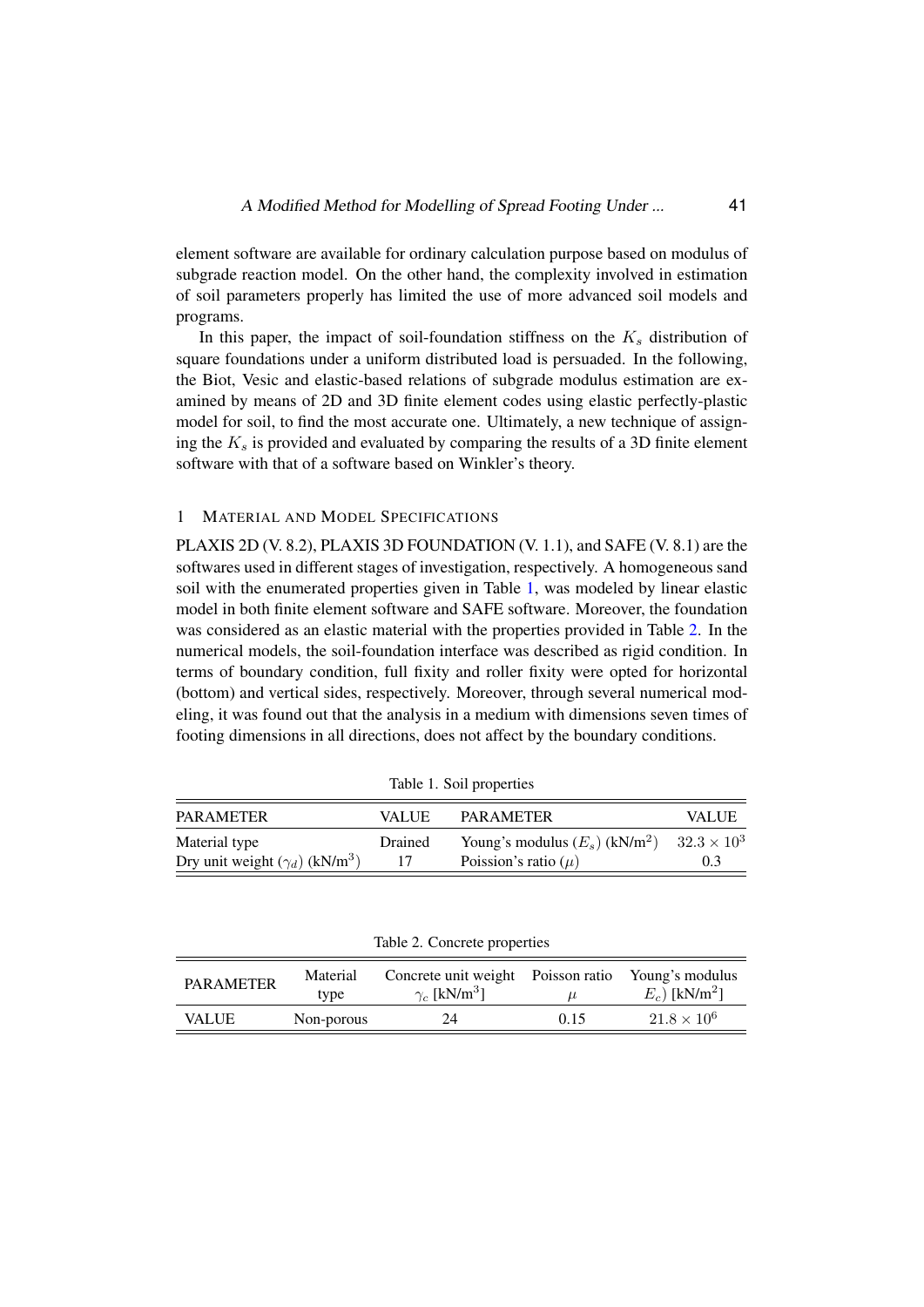#### 42 Peyman Mianji, Ehsan Seyedi Hosseininia

## 2 THE IMPACT OF SYSTEM RIGIDITY ON  $K_s$  DISTRIBUTION

As it mentioned in the introduction section, the soil-foundation rigidity has a direct effect on the  $K_s$  distribution. In this part,  $10 \times 10$  square footings with different thicknesses of 0.1, 0.5, 1, 2, and 4 meters subjected to a uniform distributed load of 100 kPa were modeled by PLAXIS 2D and PLAXIS 3D foundation software to study the impact of system rigidity on  $K_s$  distribution.

In this research the rigidity of the system is defined using DIN Standard (2005), through the Equation  $(1)$  [\[12\]](#page-11-5)

<span id="page-3-0"></span>(1) 
$$
K = \left(\frac{d_f}{L}\right)^3 \left(\frac{E_c}{12E_s}\right),
$$

wherein,  $d_f$  is the foundation thickness, L is the length of foundation, and  $E_c$  and  $E_s$  are the foundation and soil Young's modulus, respectively. Arnold et al. [\[11\]](#page-11-4) classified the foundation's rigidity into four groups:  $1 -$  Absolutely flexible: the value of K equals to zero; 2 – Semi-flexible: values around 0.01; 3 – Semi-rigid: K around 0.1; and  $4 -$ Rigid: K more than 0.1 to infinity.

Different thicknesses represent the different rigidities; the value of  $K$  and corresponding category, according to the Arnold et al. [\[11\]](#page-11-4) classification, is provided in Table [3.](#page-3-1)

| THICKNESS [m] | K VALUE  | <b>RANGE</b> | <b>CATEGORY</b> |
|---------------|----------|--------------|-----------------|
| (0.1)         | 0.000055 |              | Flexible        |
| 0.5           | 0.007    | $0 - 0.01$   | Semi-flexible   |
|               | 0.055    | $0.01 - 0.1$ | Semi-rigid      |
|               | 0.431    | $0.1-\infty$ | Rigid           |
|               | 3.5      | $0.1-\infty$ | Rigid           |

<span id="page-3-1"></span>Table 3. K values for foundations with different thickness and corresponding category

The normalized  $K<sub>s</sub>$  distribution of the foundations with different rigidities are presented in Fig. [1](#page-4-0) and Fig. [2,](#page-4-1) which was obtained from PLAXIS 3D and 2D software, respectively. For this purpose, 10 points in every 0.5 meters is defined at the middle line of the footing (from center to side) to record the contact stresses and settlements. For normalization, the  $K_s$  obtained in each point divided by the  $K_s$  of the center of footing. The number 0 in  $x$ -axis, represent the center of footing, while only half of footing is depicted.

It can be seen from Figs. [1](#page-4-0) and [2](#page-4-1) that with increasing the rigidity,  $K_s$  increases at a small distance from the side of foundation, while it is invariant at the center. In the case of flexible foundation, the  $K_s$  is almost constant. Moreover, the  $K_s$  distribution of semi-rigid and two rigid cases are entirely identical.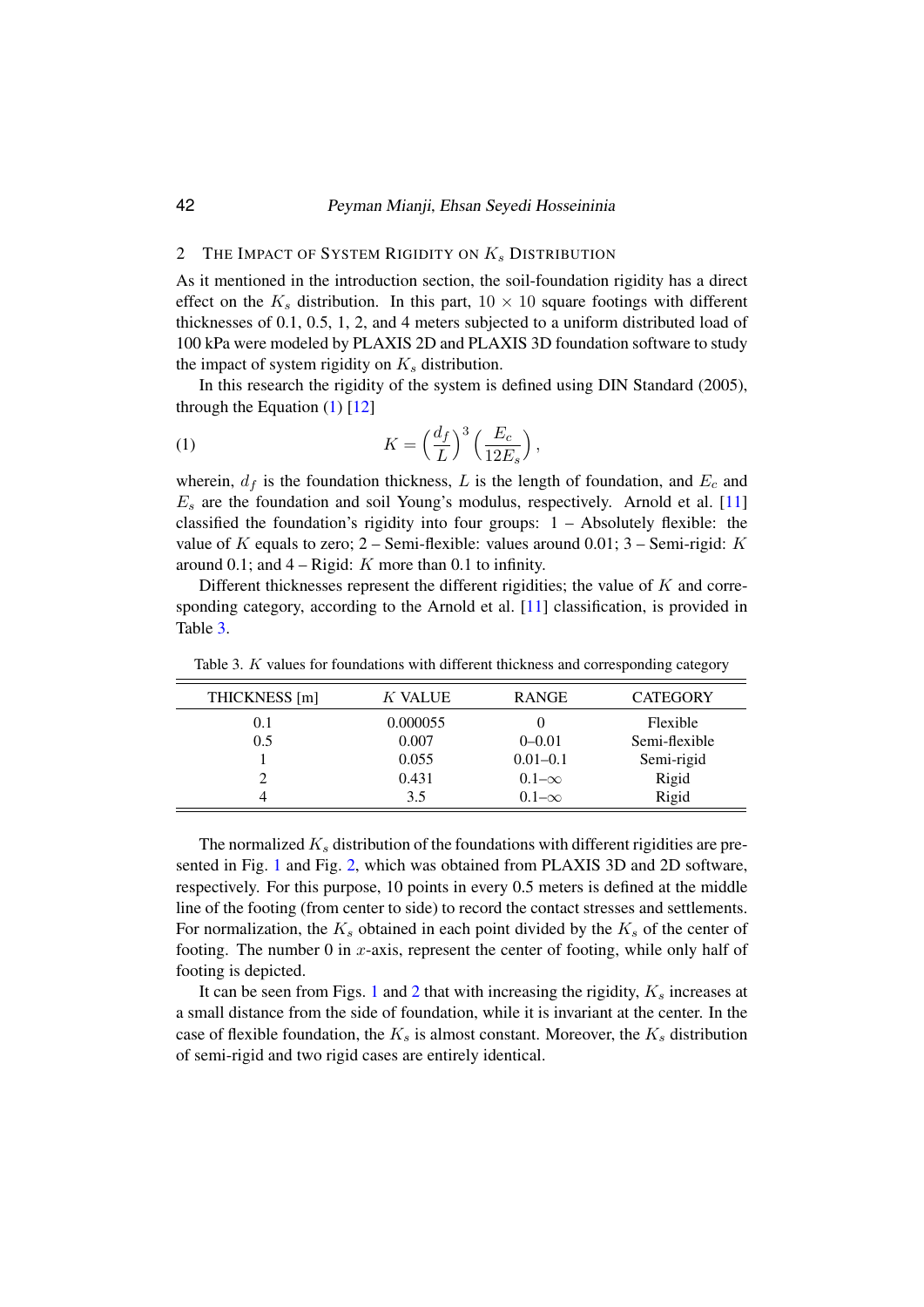

<span id="page-4-0"></span>Fig. 1. Normalized  $K_s$  distribution of  $10 \times 10$  footings with distinct rigidities (PLAXIS 3D) associating to Table 3. according to Table [3.](#page-3-1)



<span id="page-4-1"></span>Fig. 2. Normalized  $K_s$  distribution of  $10 \times 10$  footings with distinct rigidities (PLAXIS 2D) according to Table 3. according to Table [3.](#page-3-1)

# 3 THE EXACTITUDE OF THE  $K_s$  ESTIMATION RELATIONS

The  $K_s$  computed from the Biot and Vesic relations as well as the relation derived from the theory of elasticity were compared with that of obtained from 3D finite element analysis, for foundations with dimensions:  $10 \times 10$ ,  $20 \times 20$ ,  $30 \times 30$ ,  $40 \times 40$ , and  $50 \times 50$ .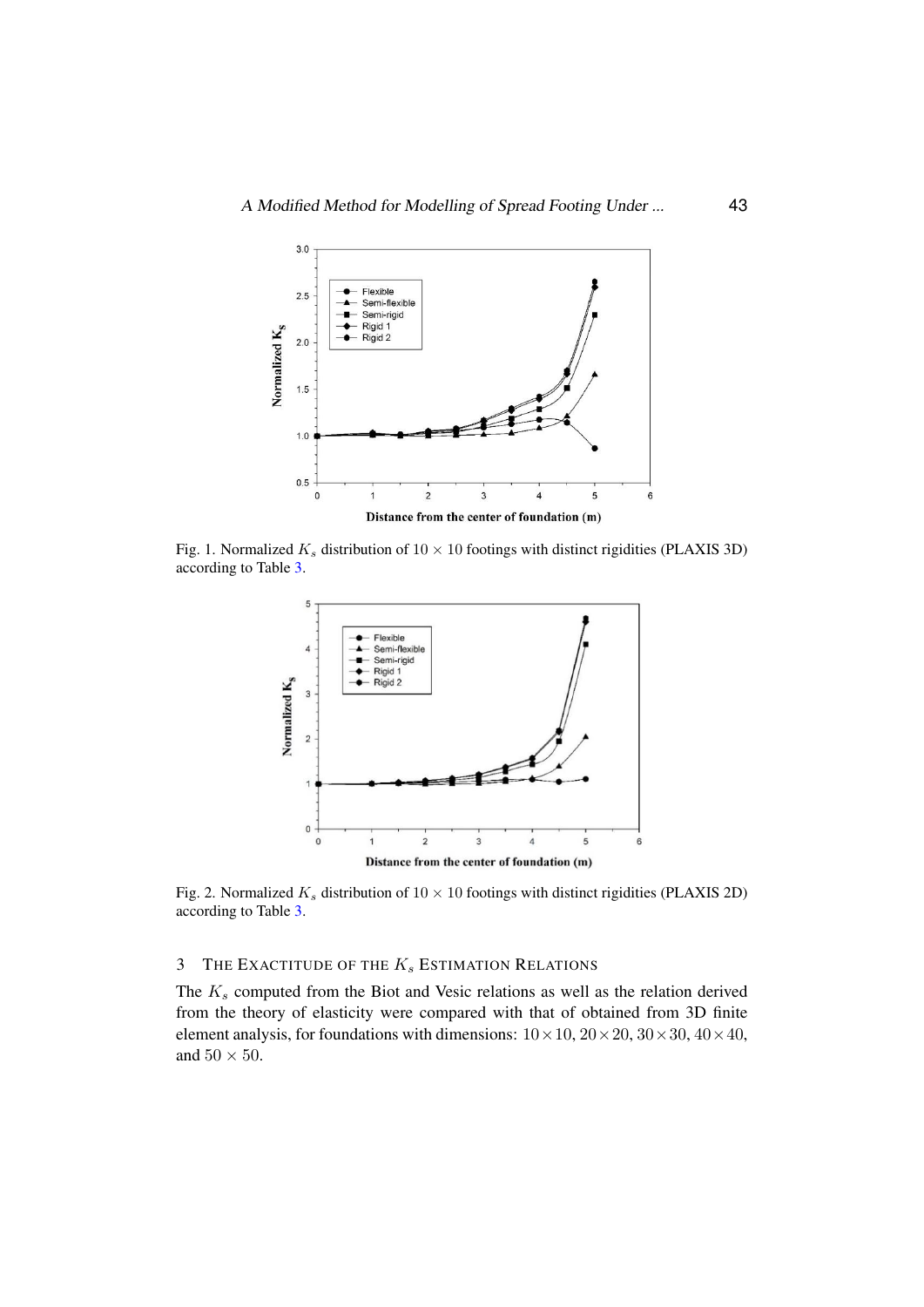<span id="page-5-0"></span>(2) 
$$
K_s = \frac{0.95 E_s}{B(1 - \mu^2)} \left[ \frac{B^4 E_s}{(1 - \mu^2) E_f I} \right]^{0.108}
$$
 Biot

<span id="page-5-1"></span>(3) 
$$
K_s = \frac{0.65 E_s}{B(1 - \mu^2)} \sqrt[12]{\frac{E_s B^4}{E_f I}}
$$
 Vesic

<span id="page-5-2"></span>(4) 
$$
K_s = \frac{E_s}{B(1 - \mu^2) m I_s I_f}
$$
 Based on elastic theory

where  $E_s$  = Young's modulus of the soil,  $\mu$  = Poisson's ratio,  $B$  = the breadth of footing,  $I =$  moment of inertia,  $E_f =$  footing Young's modulus,  $m =$  number of corners contributing to settlement, 4, 2, and 1 for center, side and edge of foundation respectively, and  $I_s$  and  $I_f$  = influence factors which depend on shape of footing, aspect ratio, and embedment depth.

The  $K_s$  values of foundations using Eqs. [2,](#page-5-0) [3,](#page-5-1) and [4,](#page-5-2) and that of procured from 3D finite element analysis is presented in Table [4.](#page-5-3) It is noted that the  $K_s$  quantities of elastic-based theory and PLAXIS 3D methods, provided in Table [4,](#page-5-3) are the average of center, side and corner for the former method and center and side for the latter one. The reason for not using the corner values in PLAXIS 3D method is the unrealistic large values at edges that resulted from using the linear elastic model for soil. In all cases, the footings' thicknesses were selected in such a way to behave as a semi-rigid and do not have any influence on the  $K_s$  values.

The SAFE software is one of the softwares that use the Winkler's theory in modeling of the soil. It was utilized in this part of study to verify the  $K_s$  relations. Accordingly, the  $10 \times 10$  footings were modeled by SAFE for the  $K_s$  provided in Table [4](#page-5-3) and various rigidities. The percentages of discrepancies are listed in Table [5.](#page-6-0) The positive percentage shows that the settlement calculated by SAFE is less than the value obtained from PLAXIS 3D Foundation and the negative percentage vice versa.

According to the Table [4](#page-5-3) and Table [5,](#page-6-0) the  $K_s$  appraised by the relation based on theory of elasticity and Biot have a better agreement with the finite element results. While the Vesic relation does not show an acceptable consistency.

| FOUNDATIONS'<br><b>DIMENTION</b> | <b>BIOT</b> | VESIC | $K_s$ [kN/m <sup>2</sup> ]<br><b>ELASTIC THEORY</b> | PLAXIS 3D |
|----------------------------------|-------------|-------|-----------------------------------------------------|-----------|
| $10 \times 10$                   | 4792        | 3021  | 4100                                                | 4486      |
| $20 \times 20$                   | 2396        | 1511  | 2050                                                | 2433      |
| $30 \times 30$                   | 1579        | 1007  | 1366                                                | 1634      |
| $40 \times 40$                   | 1198        | 755   | 1025                                                | 1200      |
| $50 \times 50$                   | 958         | 604   | 820                                                 | 991       |

<span id="page-5-3"></span>Table 4.  $K_s$  estimation using theoretical relations and 3D finite element software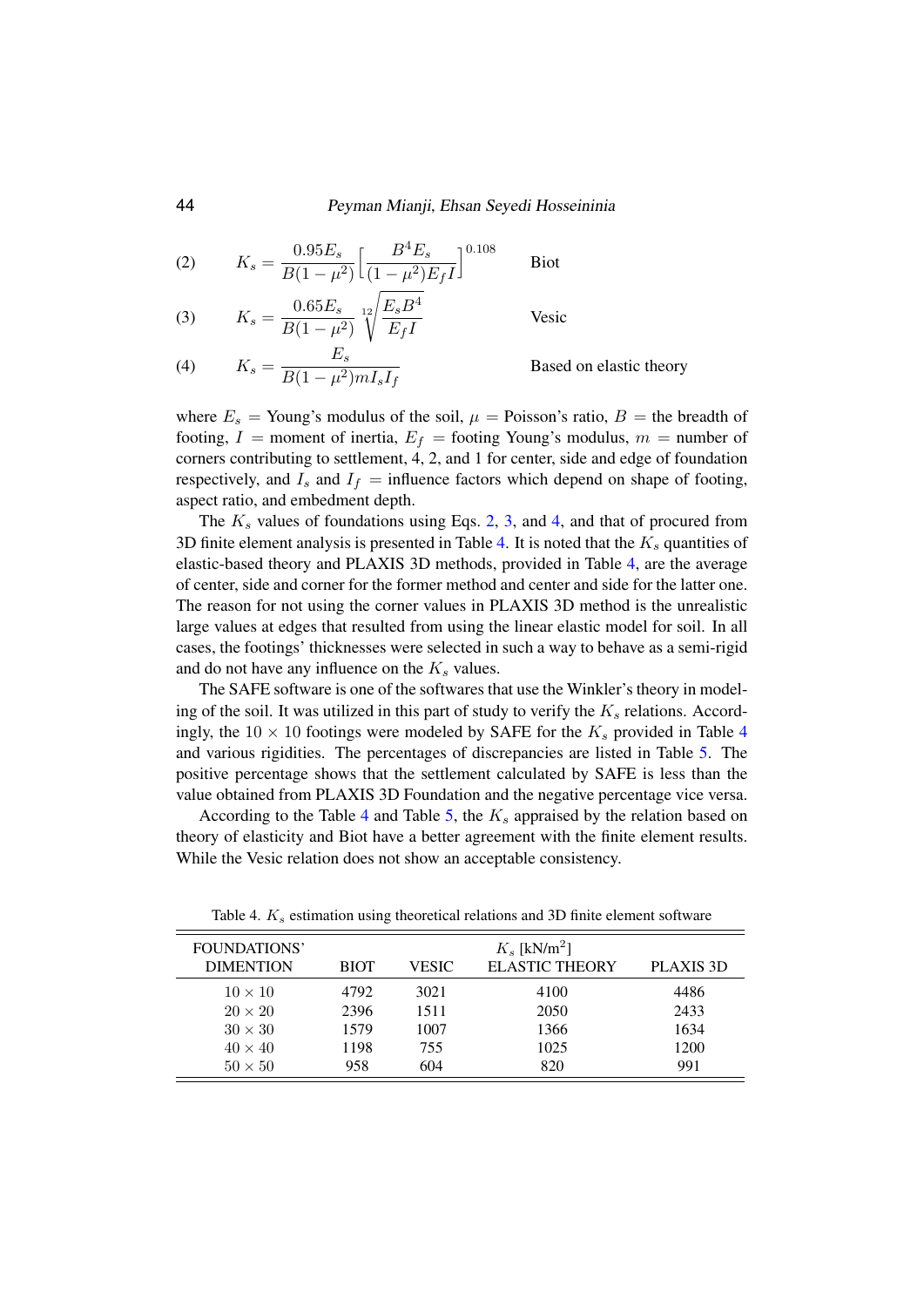<span id="page-6-0"></span>Table 5. The settlement difference between the PLAXIS 3D and SAFE software using various  $K_s$ 

| $10 \times 10$ FOOTING | <b>BIOT</b> | <b>VESIC</b> | <b>ELASTIC THEORY</b> |
|------------------------|-------------|--------------|-----------------------|
| Flexible               | $+24.7$     | $-19.3$      | $+12.1$               |
| Semi-flexible          | $+17.6$     | $-30.6$      | $+3.9$                |
| Semi-rigid             | $+5.8$      | $-49.2$      | $-9.9$                |
| Rigid 1                | $+1.5$      | $-56.2$      | $-15.1$               |
| Rigid 2                | $+0.82$     | $-59.8$      | $-15.9$               |
| Average percentage     | $+10.1$     | $-43$        | $-5$                  |

## 4 A NEW METHOD OF  $K_s$  ALLOCATING; DIVIDING TECHNIQUE

Assigning a single value of  $K<sub>s</sub>$  to the springs beneath the footing leads to a uniform settlement of the whole footing, which is in contrast with given results using more advanced geotechnical softwares. As discussed formerly, system rigidity influences the resulted footing deformation. To further clarify, the settlement of  $10 \times 10$  footings with distinct rigidities subjected to a 100 kPa uniform loading and are given in Fig. [3.](#page-6-1) The flexible and semi-flexible footings show a dish-shaped behavior while others settle uniformly.



<span id="page-6-1"></span>Fig. 3. The effect of rigidity on the foundation's shape after loading Fig. 3. The effect of rigidity on the foundation's shape after loading.

For semi-rigid and two rigid cases the difference between the maximum and For semi-rigid and two rigid cases the difference between the maximum and minmum settlement were negligible values of  $5, 0.8$ , and 0.2 percentages, respectively.  $T_{\text{max}}$  the assumption of uniform  $T_{\text{max}}$  cases. On the other function  $\frac{1}{T_{\text{max}}}\sum_{i=1}^{T_{\text{max}}}\sum_{i=1}^{T_{\text{max}}}\sum_{i=1}^{T_{\text{max}}}\sum_{i=1}^{T_{\text{max}}}\sum_{i=1}^{T_{\text{max}}}\sum_{i=1}^{T_{\text{max}}}\sum_{i=1}^{T_{\text{max}}}\sum_{i=1}^{T_{\text{max}}}\sum_{i=1}^{T_{\text{$ imum settlement were negligible values of 5, 0.8, and 0.2 percentages, respectively.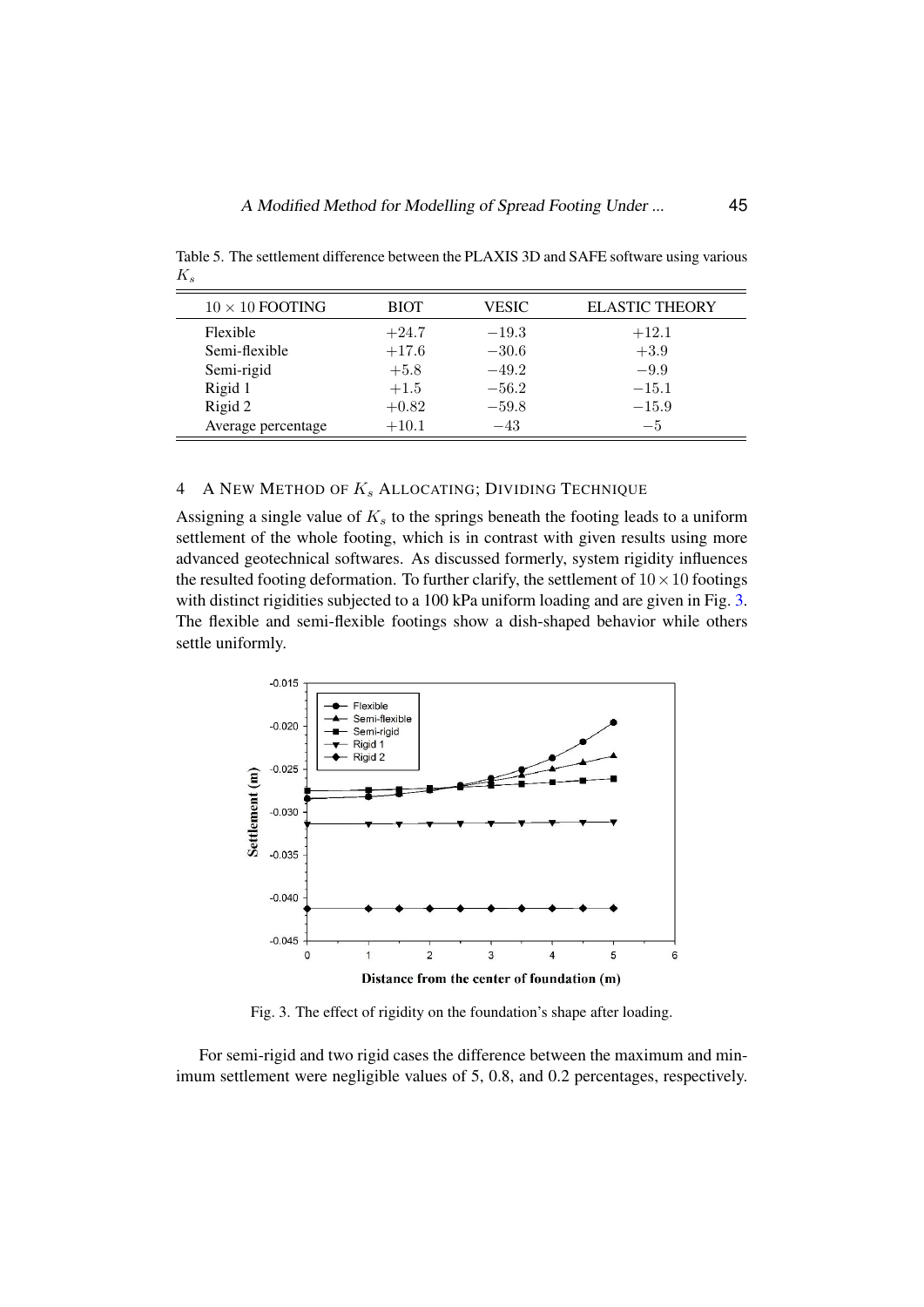

<span id="page-7-0"></span>Fig. 4. (Color online) Proposed dividing technique in case of semi-flexible footing.

Thus, the assumption of uniform  $K_s$  could be adopted in these cases. On the other hand, the discrepancy percentage between maximum and minimum settlements of flexible and semi-flexible footings, i.e.  $40\%$  and  $20\%$ , represent the necessity of  $K_s$ redistribution. The identical discrepancies, i.e. 40% and 20%, were also observed in  $20 \times 20$ ,  $30 \times 30$ ,  $40 \times 40$ , as well as  $50 \times 50$  with the tolerance of  $\pm 2\%$ , which reveals that this discrepancy is independent of foundation size and is utilizable generally.

For this purpose, the footing is divided into the central part and side parts with the width of  $B/5$ , B is the foundation breadth, for sides. The  $K_s$  obtained from empirical relations earmarked to the central part and 1.4 and 1.2 of that were given to the side parts. The proposed dividing technique for semi-flexible case is schematically illustrated in Fig. [4.](#page-7-0)

10 peak value) that is considered as null bending.For further elucidation and technique verification,  $10 \times 10$  footings with different rigidities were analyzed by means of proposed dividing method, using SAFE and compared to the PLAXIS 3D Foundation results. The values of  $K_s$  were obtained from Biot and elastic-based relations. The results for flexible and semi-flexible footings are presented in Fig. [5](#page-8-0) and Fig. [6,](#page-8-1) respectively. In addition to the settlement comparison, a comparative analysis of the normalized bending moments for different solution is shown, for semi-flexible footing, in Fig. [7.](#page-9-0) Nevertheless, for the flexible case, the bending moments are inconsequential values close to zero (e.g. 3 kPa at the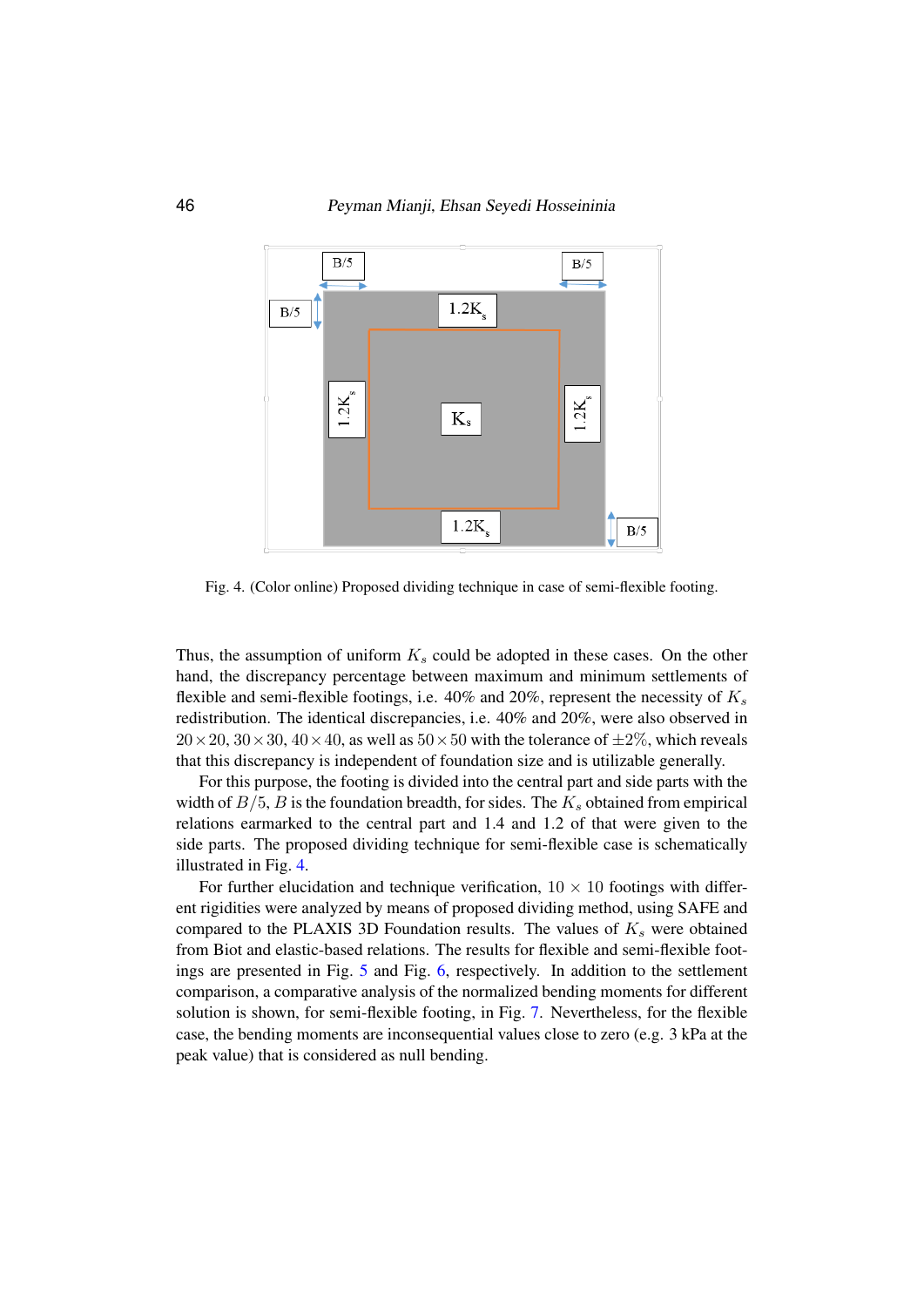

<span id="page-8-0"></span>Fig. 5. Comparison among the 3D finite element modeling, proposed dividing technique, and conventional modeling (single  $K_s$  assignment) results- flexible footing.



<span id="page-8-1"></span>conventional modeling (single  $K_s$  assignment) results- semi-flexible footing. Fig. 6. Comparion among the 3D finite element modeling, proposed dividing technique, Fig. 6. Comparison among the 3D finite element modeling, proposed dividing technique, and

In order to make a comparison, the results using conventional modeling technique (assigning a single  $K<sub>s</sub>$  to the footing entirely) is also included into the presented results.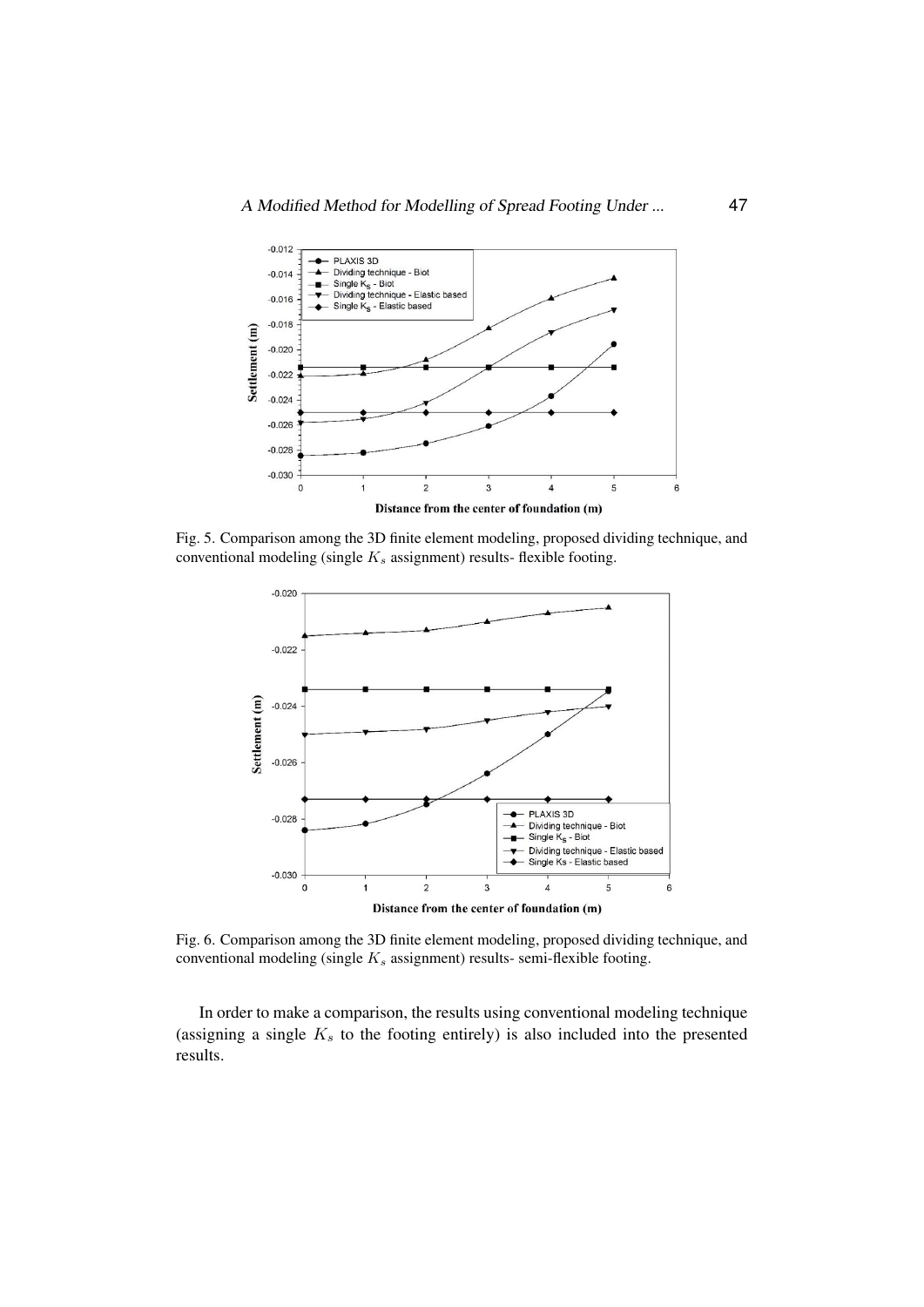

<span id="page-9-0"></span>Fig. 7. Bending moments comparison among the 3D finite element modeling, proposed Fig. 7. Bending moments comparison among the 3D finite element modeling, proposed dividing technique, and conventional modeling (single  $K_s$  assignment) results- semi-flexible faction footing.

The settlement profile of the footing that used the dividing technique and  $K_s$ computed by the relation based on theory of elasticity provides the best agreement with the 3D finite element results with the maximum and average deviations of  $22%$ computed by the best and the best agreement with the maintment with average deviations of  $22\%$  and  $14\%$ , for flexible footing and  $12\%$  and  $7\%$  for semi-flexible footing. However, the 3D finite element results with the maximum and  $\frac{12}{N}$  for  $\frac{12}{N}$  and  $\frac{22}{N}$  and  $\frac{26}{N}$  for  $\frac{1}{N}$  and  $\frac{1}{N}$ this deviation using Biot relation and dividing technique are  $33\%$  and  $26\%$  for flex-<br>this deviation using  $120\%$  for the  $\frac{1}{20}\%$ ible footing and  $24\%$  and  $20\%$  for semi-flexible footing. The conventional modeling technique is also rendered a uniform settlement profile in both cases. In terms of bending moment, both the Biot and elastic-based relations offer fitted results in comparison with the 3D finite element results, whereas the conventional modelling technique leads to no bending moment generation.

#### 5 CONCLUSION

This research is conducted in response to the gap available in modeling of a foundation using the modulus of subgrade reaction, by introducing a new modeling technique that keeps the simplicity besides the reducing of inevitable errors exist in the Winkler's model. Consequently, a parametric study on the influence of soilfoundation rigidity on the  $K_s$  distribution of a footing subjected to a uniformly distributed load, is accomplished by using PLAXIS 2D  $\&$  3D softwares. The results indicated that increasing the footing's stiffness resulted in increasing the stress concentration at a distance near the sides of foundation, hence the  $K_s$  increment. This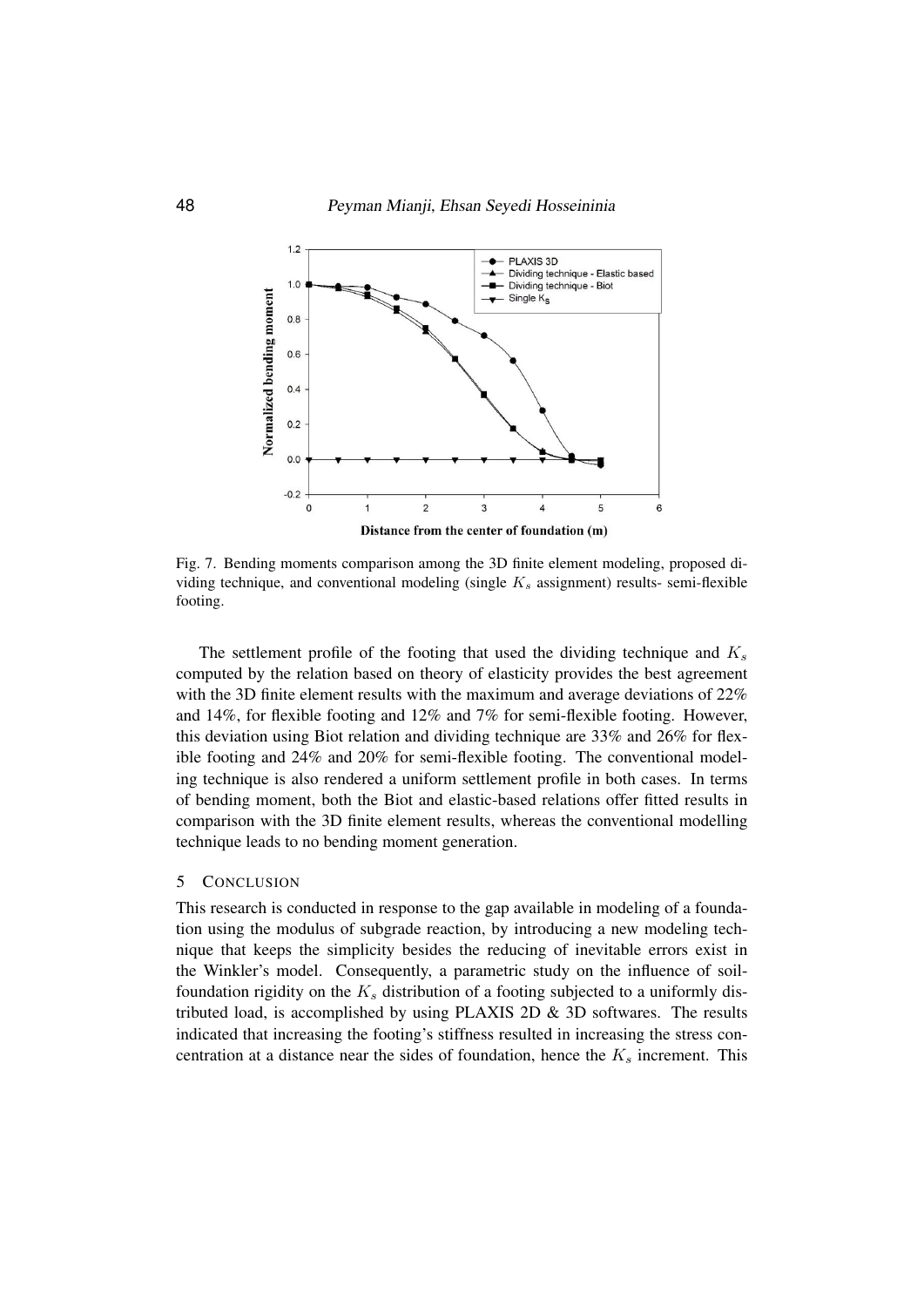stress concentration is owing to the footing resistance against bending because of its rigidity. Additionally, the semi-rigid footing is utterly as same as the rigid one, in terms of  $K_s$  distribution.

Comparisons among the  $K_s$ -relation results and finite element code results revealed that the Biot and elastic-based relations have a better estimation of  $K_s$ . Nonetheless, Vesic relation computes the  $K_s$  with average of 43% lower than values given by 3D finite element software.

A new method of  $K_s$  assignment is proposed in this paper. By this method, the foundation surface is divided into the central part and side parts and calculated  $K_s$ from the experimental and theoretical relations, viz. Biot and elastic-based relations, allocated to the center and increased value, by 40% and 20%, to the side parts. The best agreement between the finite element and the proposed technique results is obtained by using  $K_s$  of the relation based on the theory of elasticity. However, the bending moments generated using both Biot and elastic-based relations have an adequate accuracy and agreement with the one obtained from 3D finite element method. Finally, for semi-rigid and rigid cases assigning a single value of  $K_s$  for entire the foundation is reliable.

#### <span id="page-10-0"></span>**REFERENCES**

- [1] E. WINKLER (1868) "Die Lehre Von Der Elastizitat und Festigkrit". Dominicus, Prag. ¨ (in German)
- <span id="page-10-1"></span>[2] J. SADREKARIMI, M. AKBARZAD (2009) Comparative Study of Methods of Determination of Coefficient of Subgrade Reaction. *Electronic Journal of Geotechnical Engineering* 14(1) 45-61.
- <span id="page-10-2"></span>[3] H. FAROUK, M. FAROUK (2014) Calculation of Subgrade Reaction Modulus Considering the Footing-Soil System Rigidity. In: *Proceedings of the 2nd International Conference on Vulnerability and Risk Analysis and Management (ICVRAM) and the 6th International Symposium on Uncertainty, Modeling, and Analysis (ISUMA)*, Liverpool, UK, pp. 2498-2507.
- <span id="page-10-3"></span>[4] M.A. BIOT (1937) Bending of Infinite Beams on an Elastic Foundation. *Transactions of the American Society of Mechanical Engineers* 59 A1-A7 [reprinted from Journal of Applied Mechanics, March 1937].
- <span id="page-10-4"></span>[5] A.B. VESIC (1961) Beams on Elastic Subgrade and Winkler's Hypothesis. In: *Proceedings of the 5th International Conference on Soil Mechanic and Foundation Engineering*, Paris, pp. 845-850.
- <span id="page-10-5"></span>[6] J.E. BOWELS (1997) "Foundation Analysis and Design", 5th Edition. the McGraw-Hill Co., Illinois.
- <span id="page-10-6"></span>[7] V.Z. VLASOV, N.N. LEOT'EV (1966) "Beams, Plates, and Shells on Elastic Foundations". Translated from Russian by the Israel Program for Scientific Translotions, Jerusalem.